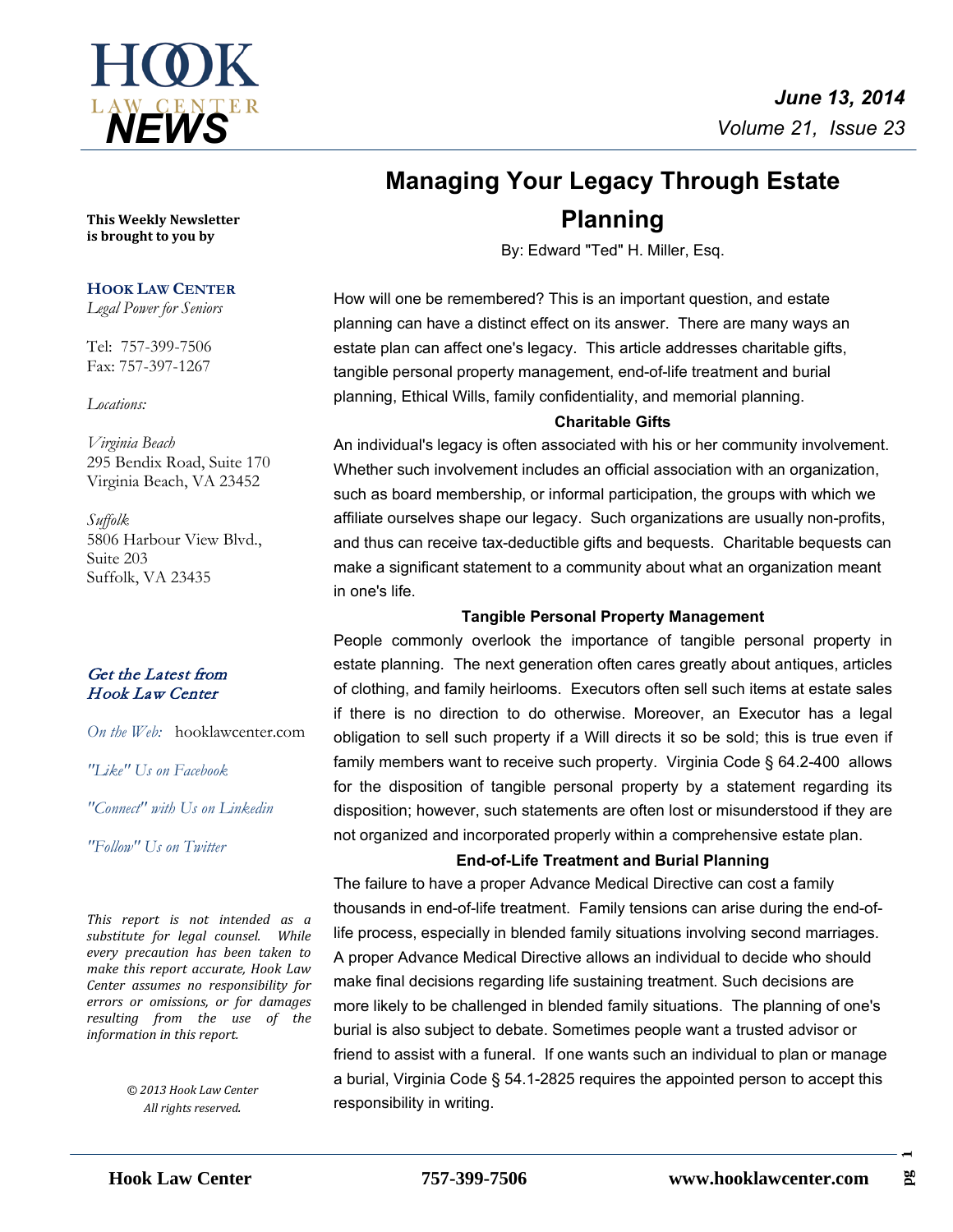



# **Managing Your Legacy Through Estate Planning – Cont'd**

#### **Ethical Wills**

People often have ethical desires for their children. A letter documenting one's values is commonly referred to as an Ethical Will. An Ethical Will differs greatly from a Last Will and Testament. It is also different from what some people call a Living Will, which is a type of Advance Medical Directive. An Ethical Will is not intended to be legally binding. Instead, it is a guidepost of values for the next generation. However, if an Ethical Will is not drafted properly, it can accidentally become an amendment to a Will. Such amendments often create a Trust or alter an intended bequest. Conversely, if one attempts to write his or her own Last Will and Testament, an attempt to create a trust can be seen as merely a general hope, and therefore not legally binding. Thus, both an Ethical Will and a Last Will and Testament should be reviewed by an attorney to ensure that they do not have any unintended consequences.

#### **Preserving Family Confidentiality**

People often have wishes for their estate which regard confidential family matters. During the probate process, a Last Will and Testament becomes a public record. Many families have children facing challenges with money management, incarceration, alcoholism, drug abuse, mental health challenges, marital strife, or creditors. If such matters are discussed in a Last Will and Testament, they will become part of a public record. The impacts of this can be emotionally detrimental. There are many other family problems which an estate planning attorney can help keep both confidential and sacrosanct.

#### **Memorial Planning**

Planning one's memorial does not necessarily need to involve an attorney, but such plans should be kept with one's legal paperwork to ensure that they are found in a rapid manner. If family members disagree with one's wishes, an attorney can pay for a funeral in advance and empower willing parties to ensure the desires of the departed are implemented. Additionally, even though such thoughts are challenging, it is critical to express one's wishes regarding obituary, burial, and other memorial arrangements in writing. If one is part of a blended family, it is not uncommon for there to be stark differences in how people view the narrative of one's life journey.

#### **Conclusion**

Estate planning often has an important impact on a person's legacy. While proper estate planning can enhance and preserve a positive legacy, the failure to plan can create tensions that leave families with the wrong kind of memories. If you have questions regarding how your estate plan may affect your legacy, please call the Hook Law Center.



**Dogs' Play – Part 1 Hook Law Center:** Kit Kat, what does dogs' play mean?

 $\sim$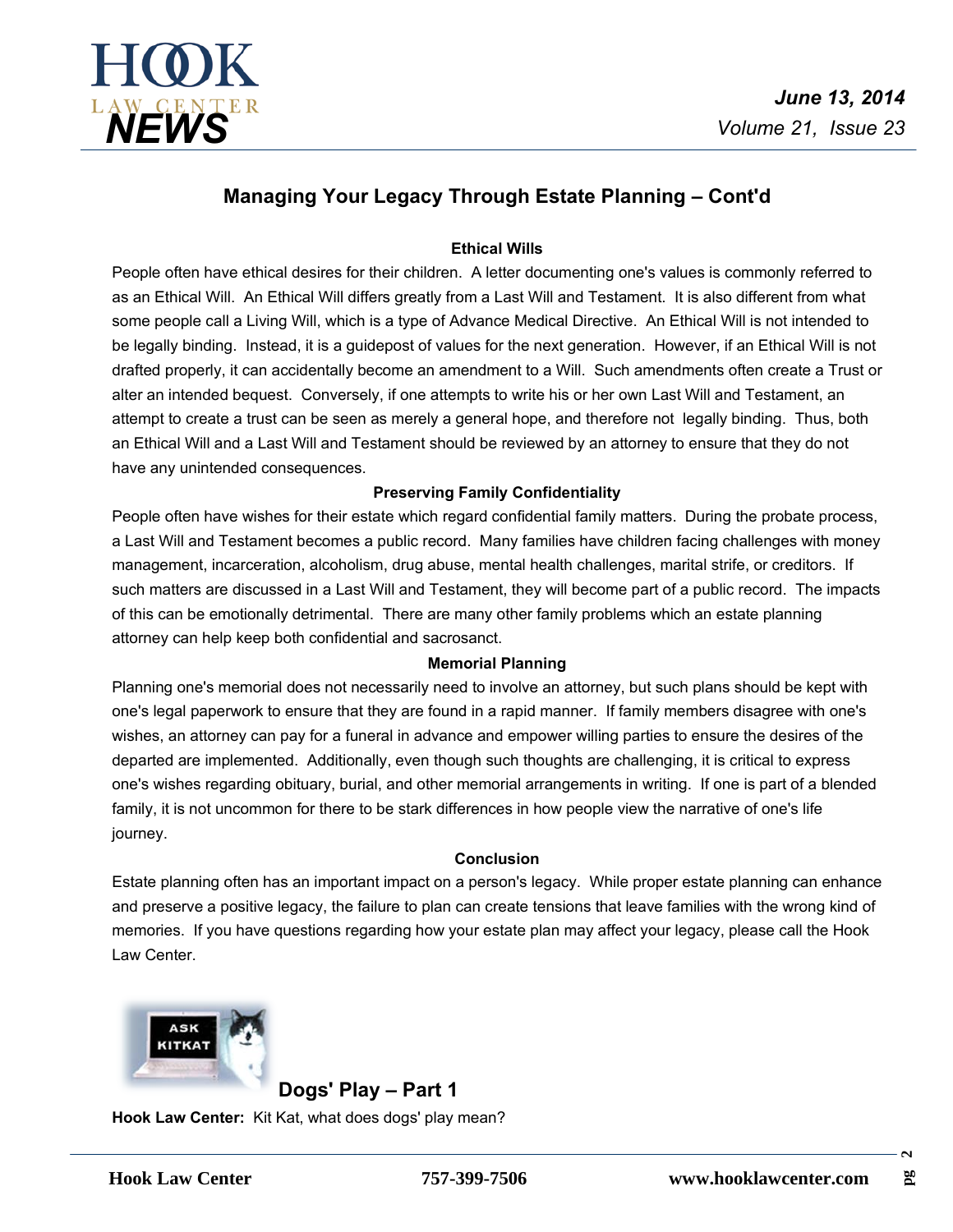

**Kit Kat**: Well, this is such a complicated answer, that I'm going to answer it in 2 parts. First of all, as one may suspect, dogs' play involves more than meets the eye on a cursory glance. You've probably observed dogs playing in a park. On meeting, one will sort of "bow" to the other, front paws extended and rear end up in the air. The other dog will react by romping around and barking. Soon, they are chasing each other. This cycle can repeat itself. In this simple exchange, scientists like Marc Bekoff, a cognitive ethologist at the University of Colorado at Boulder, sees communication via a wordless language. What he calls the "play bow," is really an invitation to play. It can also be a warning to go easy on the tussling--we're just playing now. Or it can be an apology-sorry I went too far with fooling around; it won't happen again.

Dr. Bekoff came to these conclusions after hours of observing videotapes of dog play in slow motion. He also observed that larger dogs playing with smaller ones, even the odds during play by rolling on their backs, a vulnerable, though trusting pose, much more often than the smaller dog does. The larger dogs knows they can't roughhouse exactly like they would with a dog of equal size. He postulates that they have a sense of fairness. Another behavior is squinting--when a dog does this it means you're being too rough. A wag of the tail means the dog is open to being approached. There will be more discussion next week on this topic when more of Dr.Bekoff's research will be revealed. He has some very interesting insights, and if you've ever observed a dog, it would appear he's right on the mark.

(http://www.washingtonpost.com/national/health-science/in-dogs-play-researchers-see-hon...)(5-20-2014)

**Upcoming Events**

- Andrew Hook will be speaking on Avoiding Elder Law/Care Pitfalls at Churchland House, 4916 West Norfolk Road, Portsmouth, VA 23703 on **Tuesday, June 24, 2014**at**6 p.m.** This event is free and open to the public. For more information, please contact Hook Law Center at 757-399-7506 or Angelia Allen of Churchland House at 757-483-1780.
- **Jessica Hayes will be speaking on Hook Law Center's Practice Area's at Westminster Canterbury on July 1, 2014 at 10:00 am.**
- **H** Hook Law Center will be participating in Senior Advocate's Art of Healthy Aging Series held at Westminster Canterbury, 3100 Shore Drive, Virginia Beach VA 23451. This series will be held once a month from July through December. **Andrew H. Hook** will be the featured presenter on **Tuesday, August 5, 2014**at**10:00 a.m.** Mr. Hook will speak on Avoiding Elder Law/Care Pitfalls as well as provide an overview of Hook Law Center's Practice Areas. HLC Attorney Jessica A. Hayes and [Shannon Laymon-Pecoraro](http://www.hooklawcenter.com/our-firm/shannon-laymon-pecoraro/) will also provide an overview of Hook Law Center's Practice Areas at the meetings held on **Tuesday,July 1, 2014** at**10:00 am**, **Tuesday, September 2, 2014** at**10:00 am**, **Tuesday, October 2, 2014**at**10:00 am**, **Tuesday, November 4, 2014** at**10:00 am**, and **Tuesday, December 2, 2014**at**10:00 am**. We look forward to seeing you there!

**3**